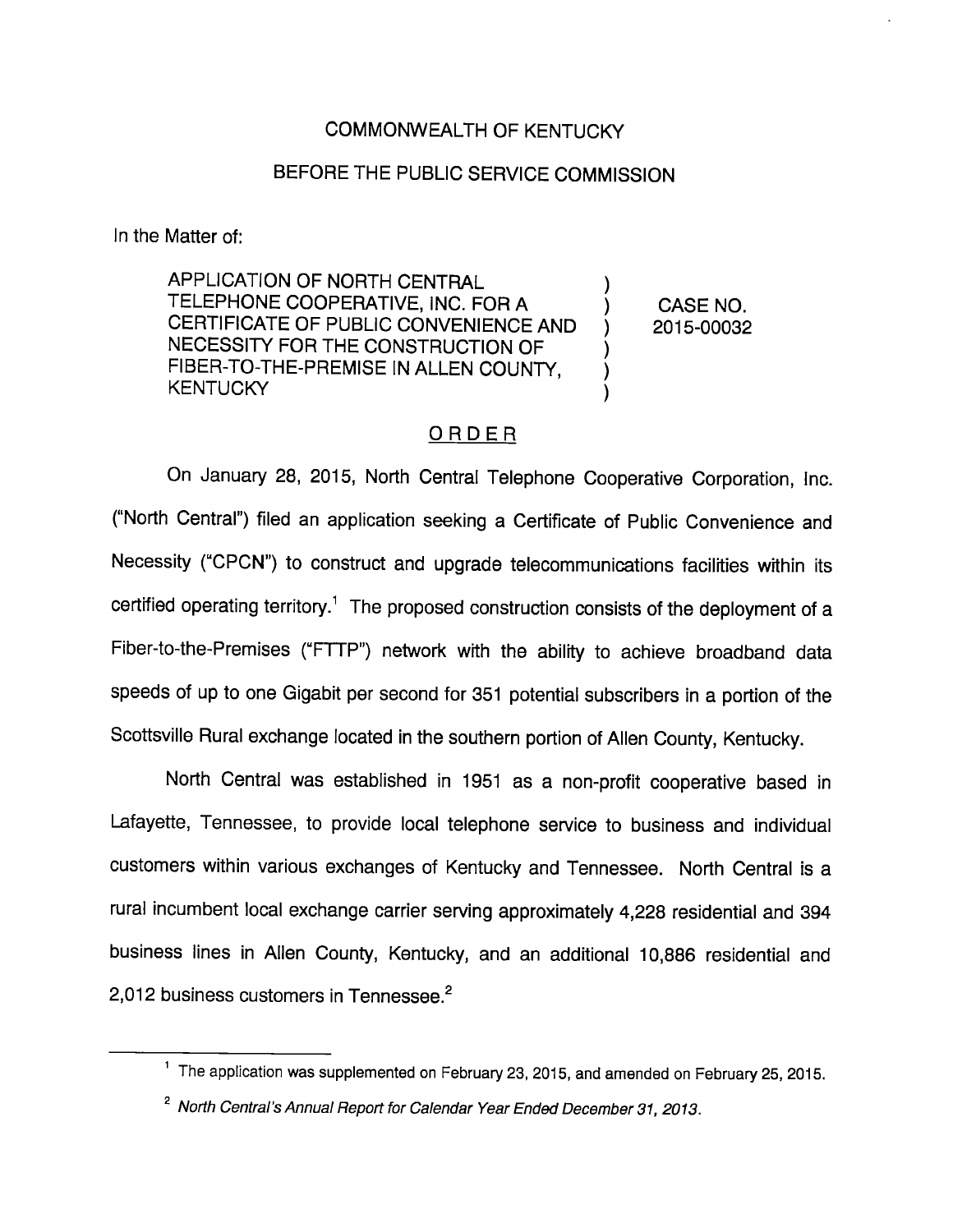### Description of Proposed Construction

North Central states that the new construction is part of what it labels as a Kentucky Regional Fiber Project that will, upon completion, expand on broadband service currently available to 351 potential subscribers, the majority of which are currently unable to obtain even minimum broadband speeds, which are substantially lower than the minimums specified by the Federal Communications Commission ("FCC") of 4 Megabits per second ("Mbps") for downloads and 1 Mbps for uploads.® The proposed improvements will replace existing copperfacilities that are at or beyond their useful life. North Central currently provides data services over the existing copper facilities using digital subscriber line (DSL) technology that has inherent bandwidth and distance limitations. The new facilities will consist of approximately 70 miles of FTTP facilities, including the necessary electronic equipment and fiber optic cable extending from a new remote central office in the Stoney Point serving area to each premises in the targeted portion of the Scottsville Rural exchange. The FTTP project will be deployed over approximately seven months, and customers will be migrated to the new facilities initially as customer demands require and then as warranted by business considerations, including costs and maintenance issues.

In its application, North Central mistakenly reversed the FCC specifications for the "up" and "down" broadband speeds. It should be further noted that the FCC recently extended its broadband specification to 25 Mbps for downloads and 3 Mbps for uploads. See FCC News Release dated January 29, 2015 at http://transition.fcc.gov/Daily Releases/Daily Business/2015/db0129/DOC-331760A1.pdf.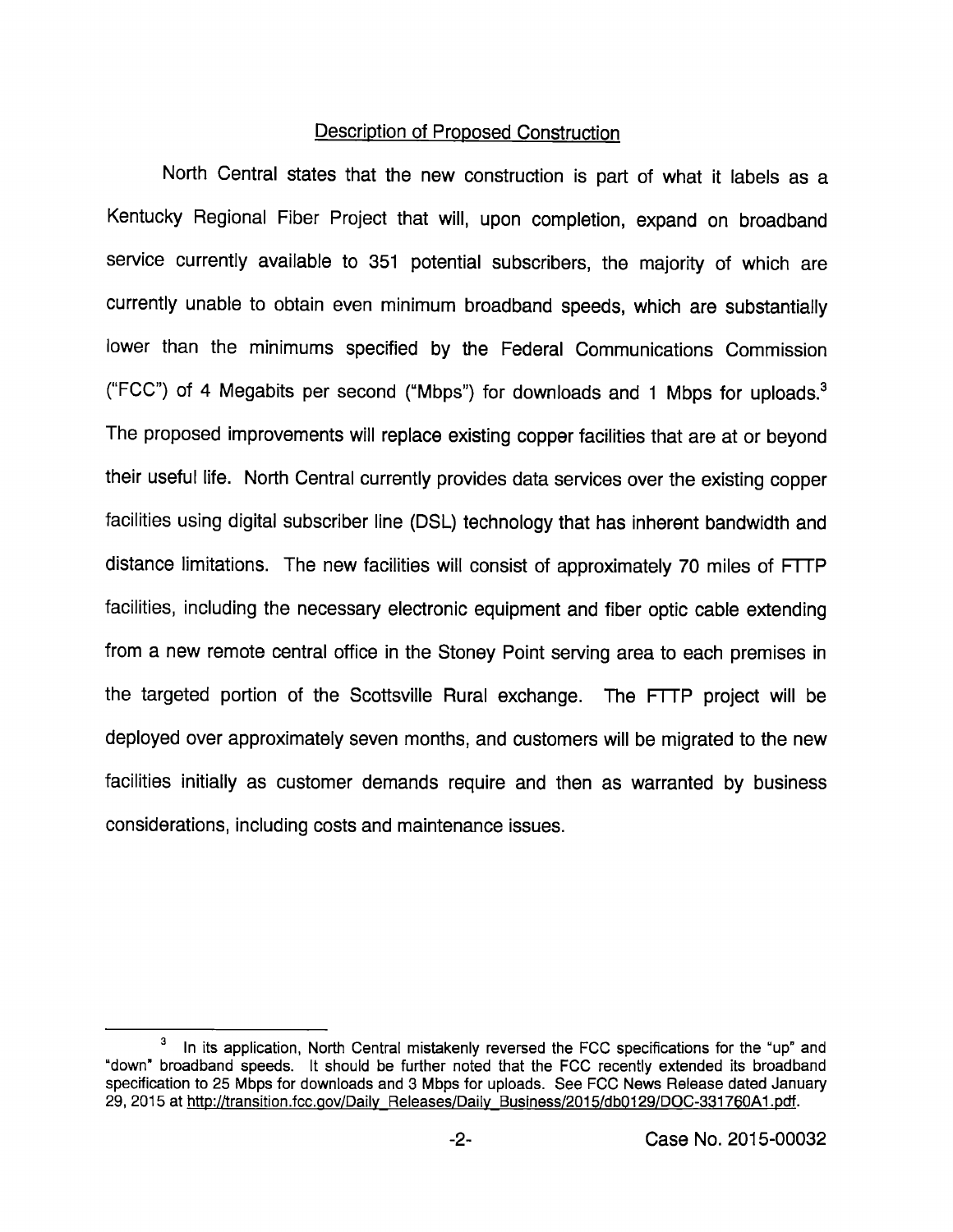The proposed construction project is estimated to cost a total of  $$1,956,953<sup>4</sup>$  and will be funded substantially through financing obtained from the Rural Utilities Service,<sup>5</sup> with any remaining costs provided from North Central's general funds on hand and applicable end-user installation fees. North Central states that it does not anticipate any rate adjustments associated with the proposed project.<sup>6</sup>

### **Discussion and Findings**

It appears that the proposed construction will result in a significant expansion of the services available to subscribers and will enhance North Central's ability to maintain its facilities and provide service to customers. However, the planned construction is extensive, with substantial costs, and is designed primarily for North Central to support services that may be beyond the jurisdiction of the Commission.<sup>7</sup> The Commission recognizes that the General Assembly has found that the provision of broadband and other state-of-the-art telecommunications technologies is an "essential element to the Commonwealth's initiative to improve the lives of Kentucky citizens.  $\dots$ <sup>8</sup> Nevertheless, the Commission remains obligated to ensure that North Central's ability to offer safe.

| <sup>4</sup> The costs of the project are estimated at: |             |
|---------------------------------------------------------|-------------|
| <b>Outside Plant</b>                                    | \$1,491,563 |
| Central Office/Electronic Equipment                     | 92,500      |
| Engineering                                             | \$372,890   |
| TOTAL                                                   | \$1,956,953 |

 $5$  Pursuant to KRS 278.300(10), indebtedness incurred that is subject to the supervision or control of the federal government or any agency thereof is exempt from approval of the Commission.

<sup>6</sup> See amendment to application filed February 25, 2015.

 $\frac{7}{1}$  KRS 278.5462 provides, in part, that the provision of broadband services is not subject to Commission regulation. However, the Commission retains authority to Investigate and resolve complaints stemming from broadband service and has the authority to arbitrate and enforce interconnection agreements. Interconnection agreements may Include provisions related to remote terminals and central office facilities which may incorporate broadband services.

 $B$  KRS 278.546(1).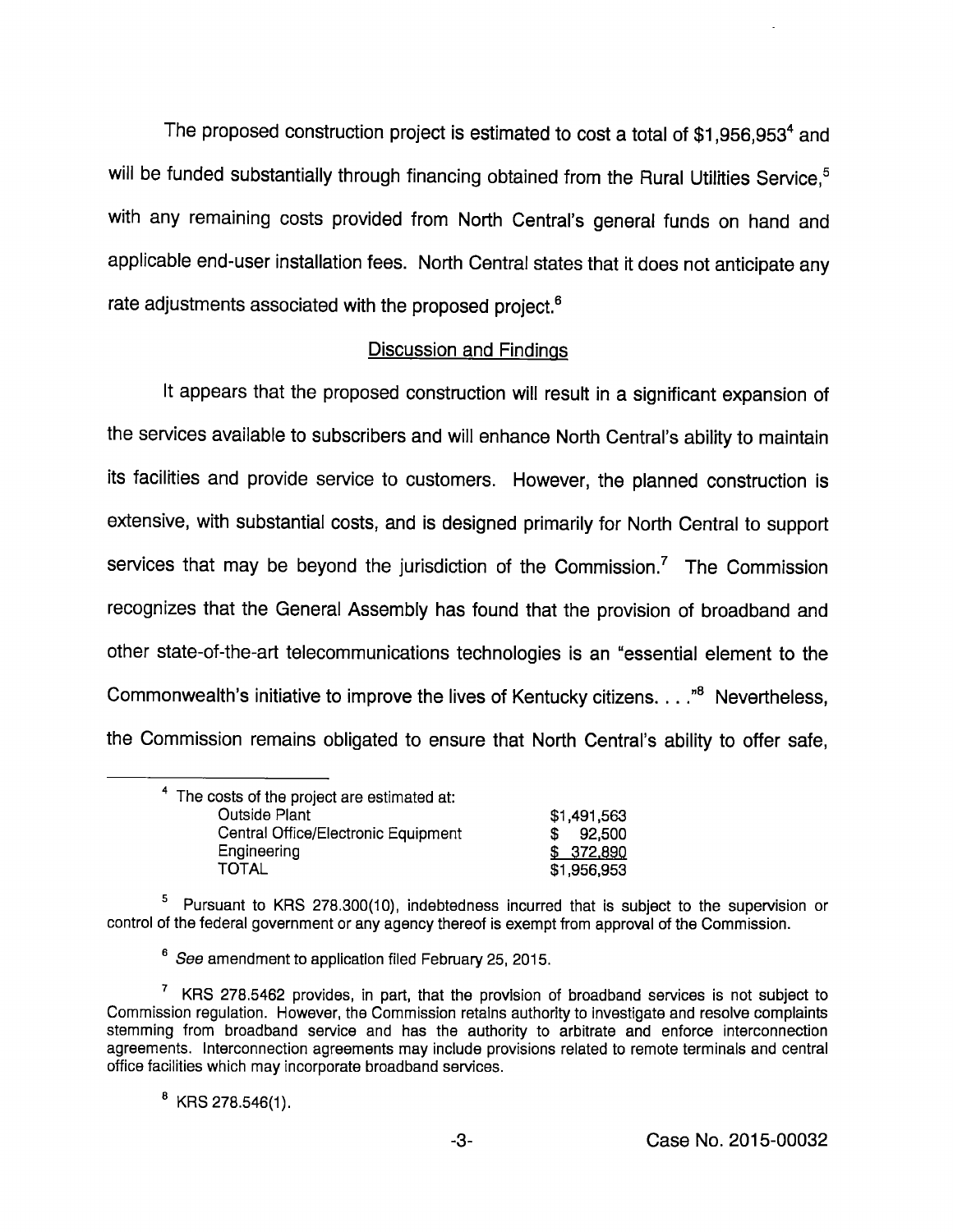adequate, and reasonable basic local exchange service is not adversely affected.<sup>9</sup> North Central should carefully account for the costs associated with the construction of these facilities and properly allocate those costs to jurisdictional and non-jurisdictional services, respectively.<sup>10</sup>

The Commission, having considered the evidence of record and being otherwise sufficiently advised, finds that North Central should be authorized to proceed with the proposed construction as set forth in its application and described herein.

IT IS THEREFORE ORDERED that:

1. North Central is granted a Certificate of Public Convenience and Necessity to construct new facilities as set forth in its application and as described in this Order.

2. Shouid the costs of the construction authorized herein exceed by more than 10 percent the estimated costs contained in the application. North Central shall immediately notify the Commission in writing of the adjustment and include an explanation of the additional costs for the Commission's approval.

3. As provided for in this Order, North Central shall maintain records that clearly and sufficiently document the proper allocation of costs for jurisdictional and nonjurisdictional services provided as a result of this construction project.

4. Any documents filed pursuant to ordering paragraph 2 of this Order shall reference the number of this case and shall be retained in the utility's general correspondence file.

 $^9$  KRS 278.542(1)(n).

<sup>&</sup>lt;sup>10</sup> The Commission retains the authority to review the reasonableness of such accounting procedures when considering adjustments of rates for basic iocai exchange service.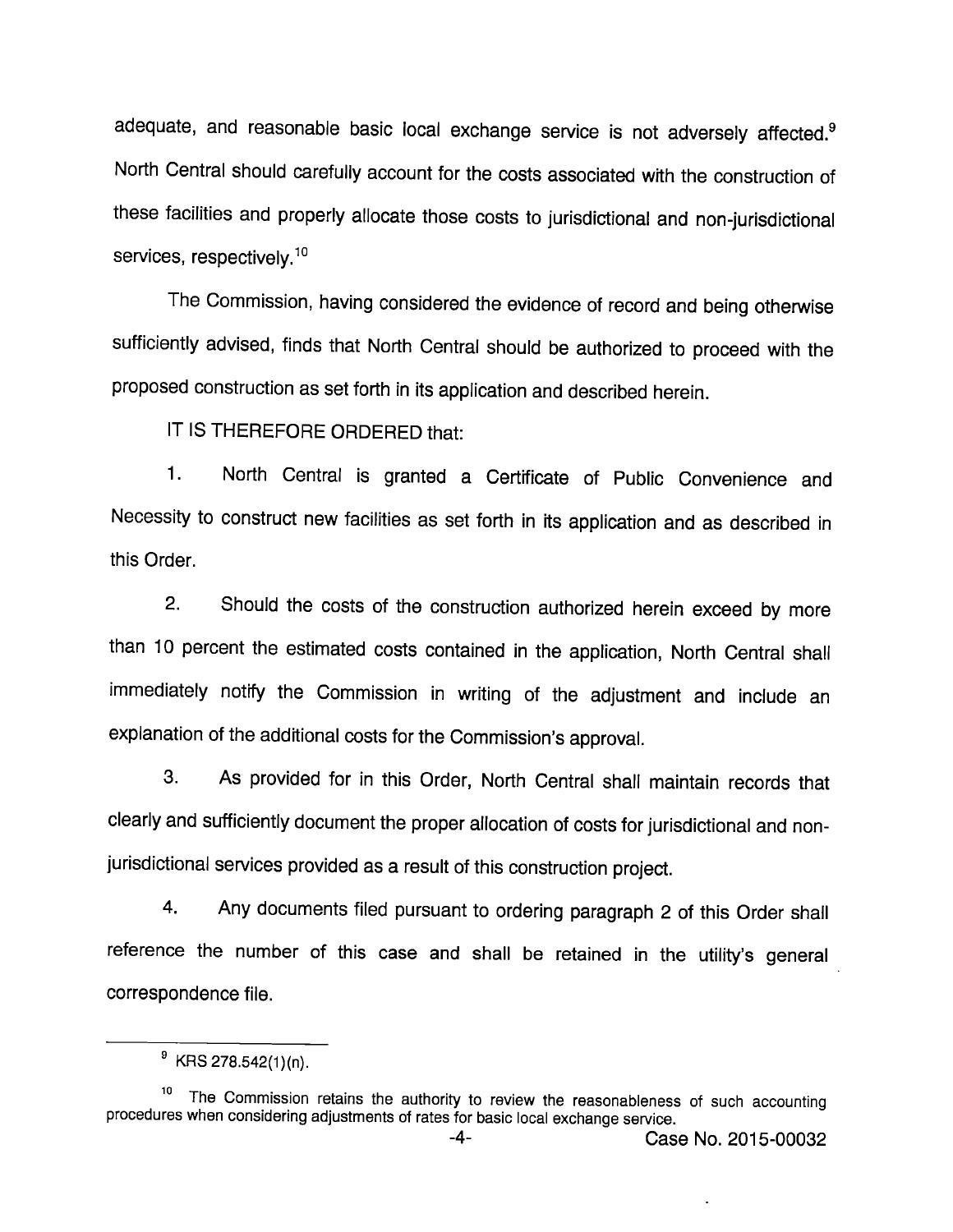By the Commission



ATTEST: Executive Director

Case No. 2015-00032